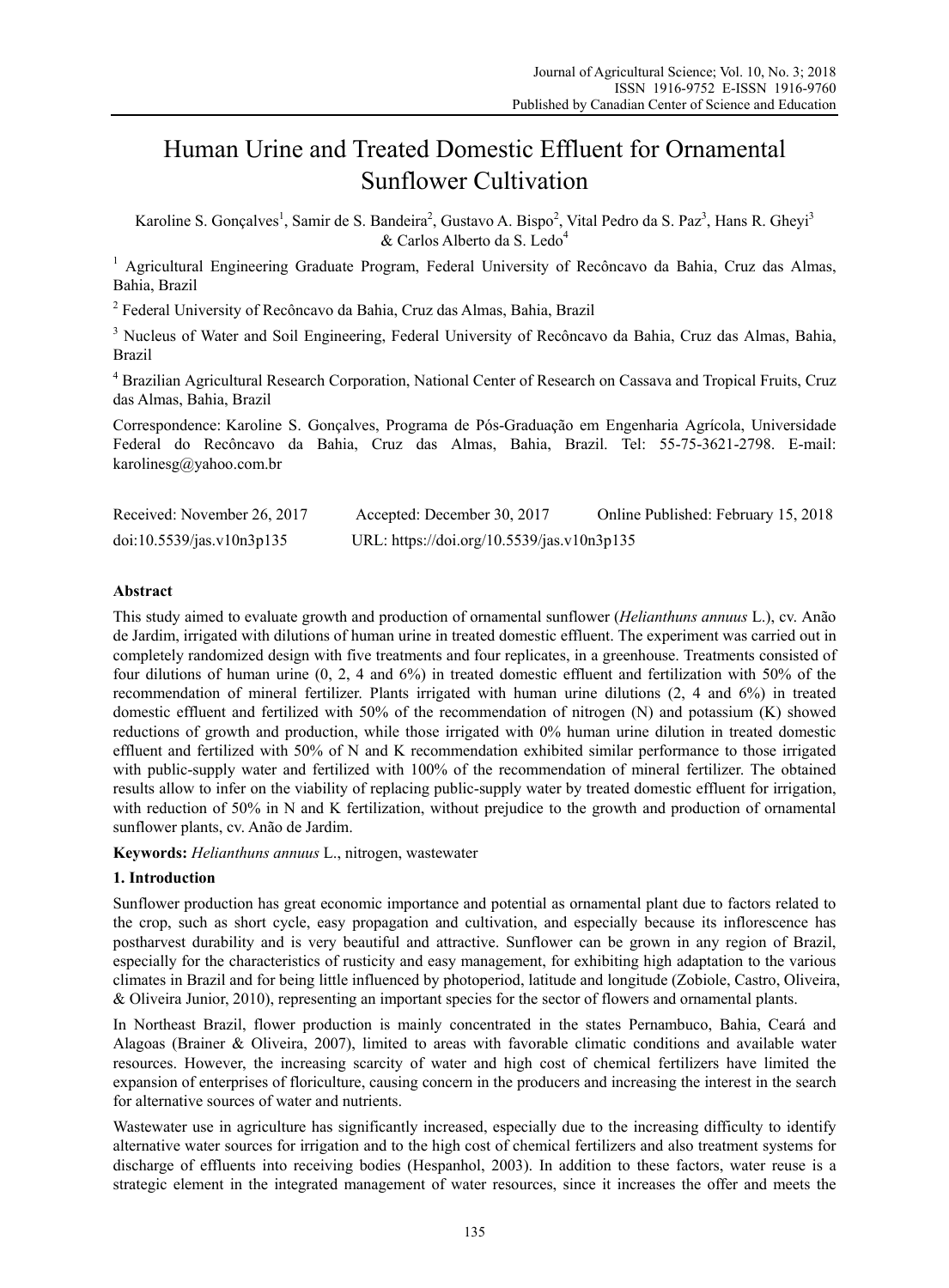water demand of the agricultural sector, besides providing nutrients (Rebouças, Dias, Gonzaga, Gheyi, & Sousa Neto, 2010). Larsen et al. (2001) report that human urine constitutes about 1% of the total volume of the domestic effluent, but represents more than 80% of the nitrogen (N) and potassium (K) found in the effluent. Besides having macro- and micronutrients essential to crops and in greater amount, human urine supplies them in the ideal form to be used by plants, *i.e.*, N in the form of urea, phosphorus (P) in the form of orthophosphate and K as free ion (Jönsson, Baky, Jeppsson, Hellström, & Kärraman, 2005).

According to Stintzing, Rodhe, Akerhielm, and Steineck (2002), if fertilization with urine is performed carefully and at adequate time, with direct application in the soil, the crop can absorb almost all N. Because of that, urine has been considered as an important element for management and conservation of water resources, since it can be recovered, besides constituting an important source of fertilizers for agriculture (Karak & Bhattacharyya, 2011). Studies have demonstrated that the use of wastewater and/or human urine to irrigate plants results in positive aspects, since sanitary sewers are able to meet the water demand of the crops, as well as to provide sufficient nutrients to meet most of the nutritional requirements (Souza, Nobre, Gheyi, Dias, & Soares, 2010; Andrade, Gheyi, Nobre, Dias, & Nascimento, 2012; Santos et al., 2012; Santos Júnior, Souza, Pérez-Marin, Cavalcante, & Medeiros, 2015).

Given the water and nutritional potential of wastewater from treated domestic effluent and human urine for ornamental sunflower production, studies demonstrating technical viability and hence reduction of costs with mineral fertilization are still incipient. Therefore, this study aimed to evaluate growth and production of ornamental sunflower (*Helianthuns annuus* L.), cv. Anão de Jardim, irrigated with different dilutions of human urine in treated domestic effluent.

## **2. Material and Methods**

## *2.1 Experiment Location and Design*

The experiment was carried out in a greenhouse in the experimental area of the Agricultural Engineering Graduate Program of the Federal University of Recôncavo da Bahia, located in the municipality of Cruz das Almas, Bahia, Brazil, from January to March 2016. The geographic coordinates of the municipality are 12°40′12″ S latitude and 39°6′7″ W longitude, at altitude of 220 m. The climate of the region is classified as humid to sub-humid (D'Angiolella, Castro Neto, & Coelho, 2000) and, according to Köppen's classification, as Aw to Am, with mean annual rainfall of 1,143 mm.

The experiment was set in a completely randomized design with five treatments and four replicates, totaling twenty experimental plots. The experimental plot was composed of one 20 dm<sup>3</sup> plastic pot filled with moderate A cohesive Yellow Latosol with the following chemical characteristics: pH (water) = 5; OM (%) = 1.65; SB and CEC (cmol<sub>c</sub> dm<sup>-3</sup>) = 1.54 and 4.79, respectively, and physical characteristics: 776 g kg<sup>-1</sup> of total sand total, 181 g  $kg^{-1}$  of clay and 43 g kg<sup>-1</sup> of silt.

Three seedlings of *Helianthuns annuus* L., cv. Anão de Jardim, with two pairs of leaves, were transplanted to each pot and, one day prior to transplantation, the soil was fertilized with P (577 mg kg<sup>-1</sup>) using monoammonium phosphate (MAP) as source, as recommended by Novais, Neves, and Barros (1991).

# *2.2 Conduction and Application of Treatments*

Seedlings were daily irrigated using watering cans, applying a water depth sufficient to maintain soil moisture close to field capacity. The water volume applied in each pot was determined by the difference between the weight of each pot with soil at field capacity and the weight on the specific day of irrigation.

Treatments were applied 7 days after transplantation, irrigating the plants with human urine dilutions (0, 2, 4 and 6%) in treated domestic effluent, and the control with public-supply water. The chemical analysis of the waters used in this study are shown in Table 1. Mineral fertilization with nitrogen and potassium (NK) was applied through the irrigation water, adding 100 or 50% of the recommendation of Novais et al. (1991), according to the treatments (Table 2) and split into three applications, at 7, 22 and 32 days after transplantation. Each pot in the control treatment received 1.9 g of urea and 6.25 g of potassium sulfate, while each pot in the treatments with human urine diluted in effluent received 0.95 g of urea and 3.125 g of potassium sulfate. The chemical characteristics of the waters used in this study are shown in Table 2.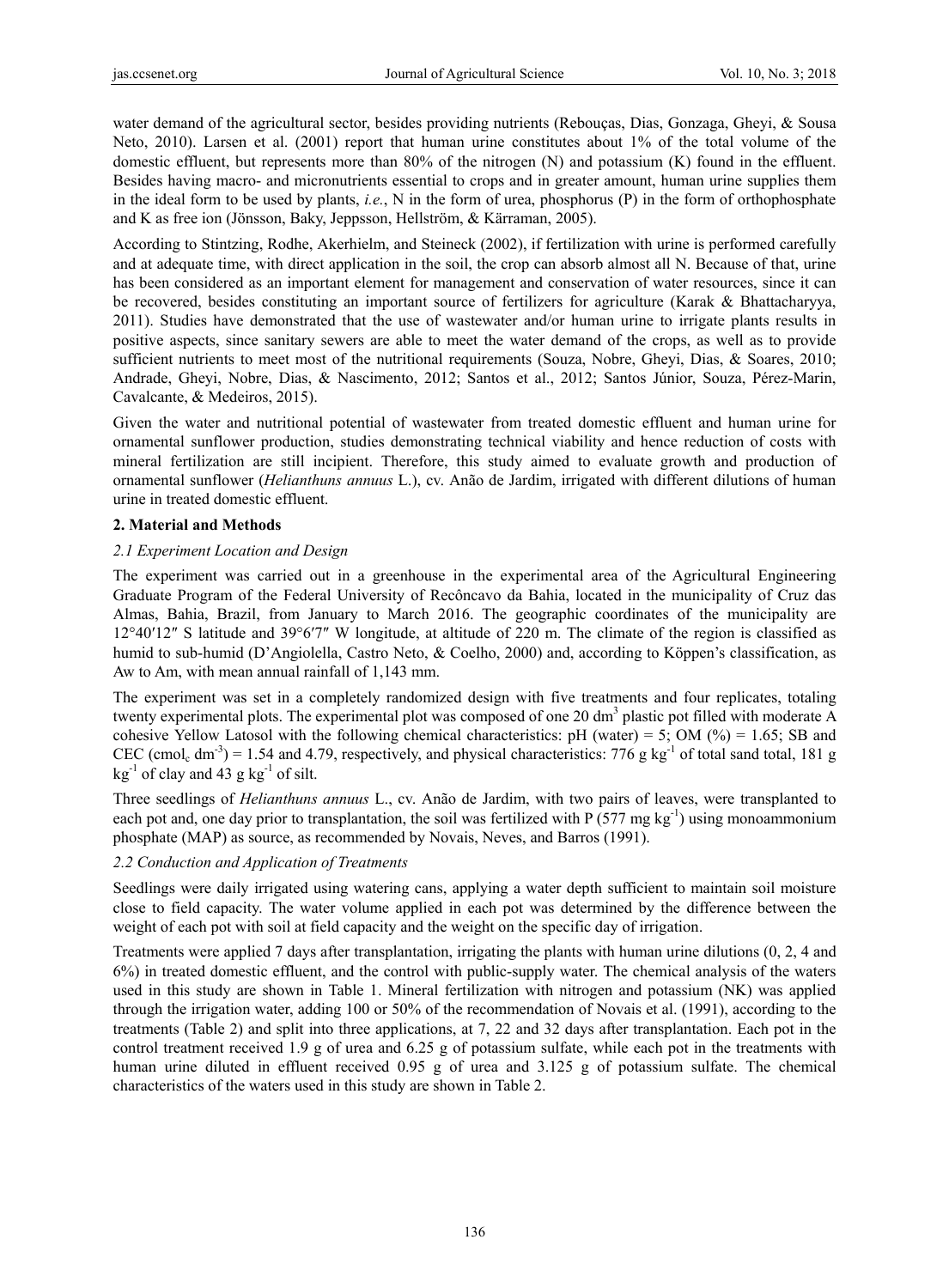Table 1. Chemical analysis of the waters used in the study

| Water      | рH   | $EC_{w}$                                                                                                                                                                                                                                  | $K^+$            |               |                    | $NO_3$ $NO_4$ $CO_3$ $HCO_3$ $Na$ $Ca$ |      |      | $Mg$ Cl          |      | $SO_4$ SAR                                   |
|------------|------|-------------------------------------------------------------------------------------------------------------------------------------------------------------------------------------------------------------------------------------------|------------------|---------------|--------------------|----------------------------------------|------|------|------------------|------|----------------------------------------------|
|            |      | $\mu$ S cm <sup>-1</sup> and the second second second second second second second second second second second second second second second second second second second second second second second second second second second second seco |                  |               |                    |                                        |      |      |                  |      | (mmol <sub>c</sub> $L^{-1}$ ) <sup>0.5</sup> |
| TDE        | 6.85 | 1392.0                                                                                                                                                                                                                                    | 29.00 2.18 11.10 |               | $0.00 \qquad 1.76$ |                                        | 6.42 |      | 0.81 1.56 5.75 P |      | 8.34                                         |
| <b>PSW</b> | 7.41 | 387.0                                                                                                                                                                                                                                     |                  | $0.17$ - $-A$ |                    | 0.41                                   |      | 0.51 | 0.88             | 1.87 | 2.93                                         |

*Note*. TDE = treated domestic effluent;  $PSW =$  public-supply water;  $EC_w =$  electrical conductivity;  $SAR =$ Sodium adsorption ratio.

Table 2. Treatments studied in ornamental sunflower plants (*Helianthuns annuus* L.), cv. Anão de Jardim

| <b>Treatments</b> | <b>HU</b> dilutions    | <b>NK</b> fertilization |  |  |
|-------------------|------------------------|-------------------------|--|--|
| T1 (Control)      | $0\%$ HU + $100\%$ PSW | $100\%$                 |  |  |
| T <sub>2</sub>    | $0\%$ HU + $100\%$ TDE | 50%                     |  |  |
| T <sub>3</sub>    | $2\%$ HU + 98% TDE     | 50%                     |  |  |
| T4                | $4\%$ HU + 96% TDE     | 50%                     |  |  |
| T5                | $6\%$ HU + 94% TDE     | 50%                     |  |  |

*Note*. HU: human urine; PSW: public-supply water; TDE: treated domestic effluent; NK: mineral fertilization with nitrogen and potassium.

## *2.3 Evaluated Variables*

Three evaluations were made, the first one at 22 days after transplantation (DAT) in one plant per pot, measuring plant height (PH), stem diameter (SD) and number of leaves (NL), identifying them to repeat the measurements after 15 days and at harvest. In this first evaluation, another plant was collected to determine shoot fresh and dry matter (SFM and SDM, respectively) and leaf area (LA). The second evaluation was made at 37 DAT, performing biometric measurements (PH, SD and NL) in the identified plants and collecting another plant to determine SFM, SDM and LA, leaving only one plant per pot. This remaining plant was monitored to determine the beginning of flowering (BF), and the last evaluation (harvest) was made as the capitulum full opening (CFO) occurred in each plant, according to the criteria of Castiglioni, Balla, Castro, and Silveira (1997).

After CFO was observed, plants were collected to measure biometric variables (PH, SD and NL) and production variables (SFM, SDM, LA, internal and external capitulum diameter—ICD and ECD, and capitulum fresh and dry matter—CFM and CDM).

## *2.4 Statistical Analysis*

Data were subjected to analysis of variance by F test and treatment means were grouped by the Scott-Knott means grouping test at 0.05 probability level. Statistical analyses were performed using the software R 3.4.1 (R Development Core Team, 2017).

# **3. Results and Discussion**

Treatments had significant effect ( $p < 0.05$ ) on ornamental sunflower plants, cv. Anão de Jardim, for the variables stem diameter (SD), shoot fresh matter (SFM) and leaf area (LA), in the evaluation performed 22 days after transplantation (DAT); for the variables SD, SFM, shoot dry matter (SDM) and LA at 37 DAT, and for the variables plant height (PH), SD, SFM, SDM, LA, internal capitulum diameter (ICD), external capitulum diameter (ECD), capitulum fresh matter (CFM) and capitulum dry matter (CDM), at harvest (Table 3).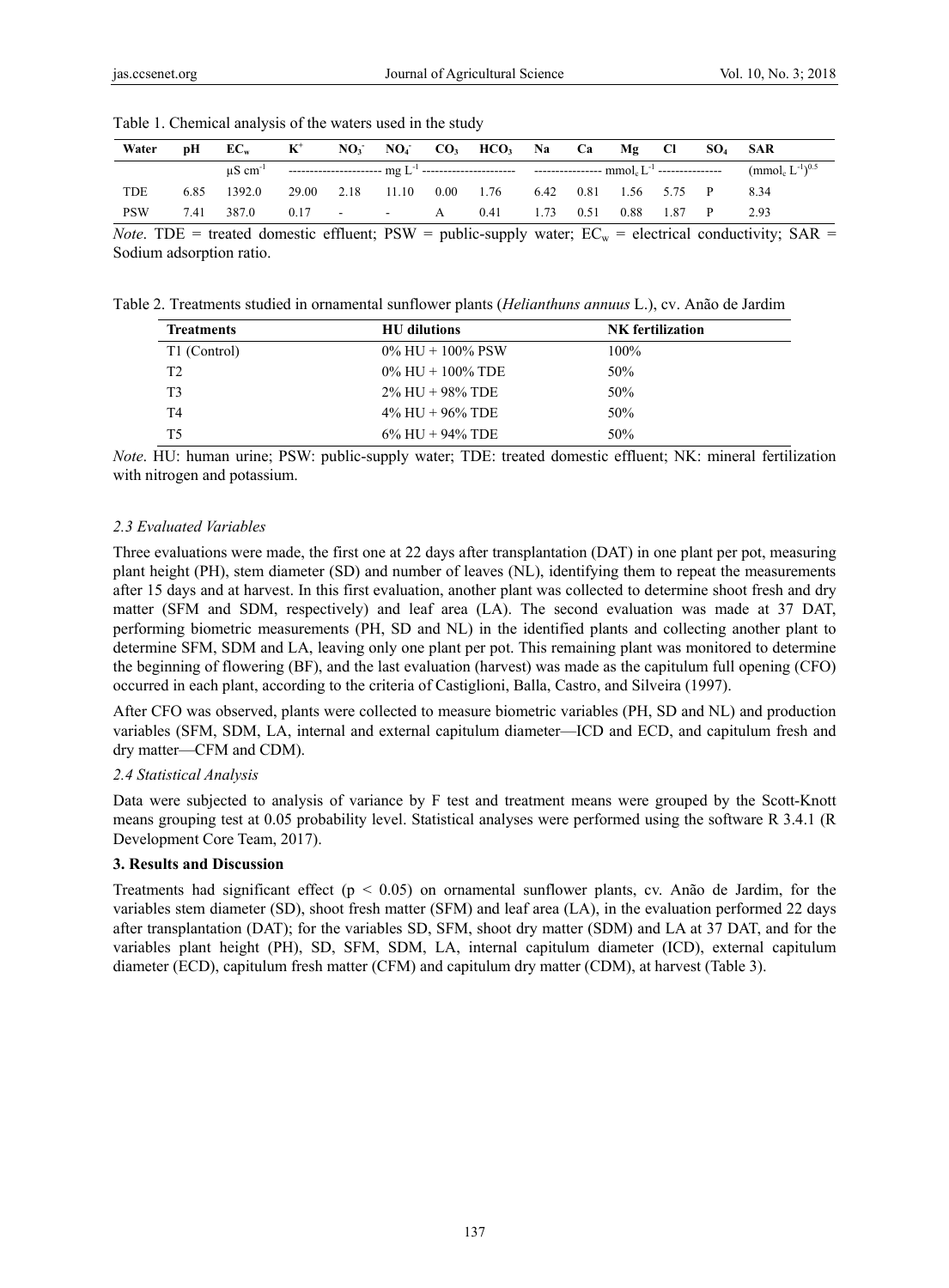Table 3. Analysis of variance summary for plant height (PH), stem diameter (SD), number of leaves (NL), shoot fresh matter (SFM), shoot dry matter (SDM), leaf area (LA), beginning of flowering (BF), capitulum full opening (CFO), internal capitulum diameter (ICD), external capitulum diameter (ECD), capitulum fresh matter (CFM) and capitulum dry matter (CDM) of ornamental sunflower plants, cv. Anão de Jardim, irrigated with different dilutions of human urine (HU) in treated domestic effluent (TDE) at 22 and 37 days after transplantation (DAT) and at harvest

|                            |                | <b>Mean squares</b> |                      |                      |                       |                    |            |  |  |
|----------------------------|----------------|---------------------|----------------------|----------------------|-----------------------|--------------------|------------|--|--|
| <b>Source of variation</b> | DF             |                     |                      |                      | <b>22 DAT</b>         |                    |            |  |  |
|                            |                | PH                  | <b>SD</b>            | NL                   | <b>SFM</b>            | <b>SDM</b>         | LA         |  |  |
| $HU+TDE(%)$                | $\overline{4}$ | $5.35^{ns}$         | $2.06*$              | $3.92^{ns}$          | $22.00^*$             | 0.21 <sup>ns</sup> | 12 808.85* |  |  |
| Residual                   | 15             | 4.61                | 0.34                 | 3.82                 | 6.43                  | 0.09               | 3564.70    |  |  |
| $C.V.$ $(\%)$              |                | 26.82               | 12.70                | 20.67                | 45.43                 | 45.21              | 42.52      |  |  |
| Overall mean               |                | 8.00                | 4.61                 | 9.45                 | 5.58                  | 0.65               | 140.42     |  |  |
|                            |                |                     |                      |                      | <b>37 DAT</b>         |                    |            |  |  |
|                            |                | PH                  | <b>SD</b>            | NL                   | <b>SFM</b>            | <b>SDM</b>         | <b>LA</b>  |  |  |
| $HU+TDE(%)$                | 4              | $32.86^{ns}$        | $5.22*$              | $4.45$ <sup>ns</sup> | $313.61$ <sup>*</sup> | $3.95^*$           | 88 011.55* |  |  |
| Residual                   | 15             | 29.07               | 0.61                 | 7.33                 | 35.79                 | 0.40               | 14 899.83  |  |  |
| $C.V.$ $(\%)$              |                | 28.83               | 10.81                | 19.21                | 29.60                 | 24.71              | 41.11      |  |  |
| Overall mean               |                | 18.70               | 7.24                 | 14.10                | 20.21                 | 2.55               | 296.92     |  |  |
|                            |                | <b>HARVEST</b>      |                      |                      |                       |                    |            |  |  |
|                            |                | PH                  | SD                   | NL                   | <b>SFM</b>            | <b>SDM</b>         | LA         |  |  |
| $HU+TDE(%)$                | $\overline{4}$ | 257.32*             | $15.24$ <sup>*</sup> | 5.87 <sup>ns</sup>   | 2399.21               | $41.18*$           | 478 126.60 |  |  |
| Residual                   | 15             | 24.31               | 2.02                 | 5.83                 | 215.33                | 5.23               | 63 479.88  |  |  |
| $C.V.$ $(\%)$              |                | 14.91               | 16.28                | 17.52                | 32.88                 | 38.76              | 37.81      |  |  |
| Overall mean               |                | 33.06               | 8.74                 | 13.76                | 45.62                 | 6.02               | 682.17     |  |  |
|                            |                | BF                  | <b>CFO</b>           | <b>ICD</b>           | <b>ECD</b>            | <b>CFM</b>         | <b>CDM</b> |  |  |
| $HU+TDE(%)$                | $\overline{4}$ | $27.05^{ns}$        | 42.82 <sup>ns</sup>  | $11.25*$             | 17.90 <sup>*</sup>    | 1706.97*           | $19.98*$   |  |  |
| Residual                   | 15             | 31.78               | 39.55                | 2.18                 | 2.68                  | 216.59             | 3.35       |  |  |
| $C.V.$ $(\%)$              |                | 10.94               | 10.69                | 28.37                | 12.70                 | 39.54              | 41.50      |  |  |
| Overall mean               |                | 51.55               | 58.85                | 5.21                 | 12.95                 | 38.14              | 4.50       |  |  |

*Note.* \* Significant and <sup>ns</sup> not significant at 0.05 probability level by F test. C.V.: coefficient of variation.

At 22 and 37 DAT, plants did not differ statistically for height (Tables 4 and 5). However, at harvest there was difference in plant height, and the highest means were observed in sunflower plants irrigated with the highest dilution of human urine in the effluent (0% HU + 100% TDE) and fertilized with 50% of the N and K recommendation, and in sunflower plants irrigated with public-supply water and fertilized with 100% of the mineral fertilizer recommendation (Table 6).

Studies with reuse of effluent have demonstrated satisfactory results for plant growth in comparison to chemical fertilization. The results found in the present study for plant height corroborate those reported by other authors (Souza et al., 2010; Andrade et al., 2012; Freitas et al., 2012), who observed increment in the height of plants irrigated with wastewater. The increment in mean PH observed in sunflower plants irrigated with 100% domestic effluent is probably due to the content of nutrients dissolved in the domestic effluent.

At harvest, significant reduction occurred in the height of plants irrigated with the lowest dilutions of human urine in treated domestic effluent (2, 4 and 6% of HU), and such reduction was more accentuated as the urine became less diluted (Table 6). Plant height consists in the length of the flower stem and is an important parameter for production and commercialization of cut flowers because, along with other characteristics, such as quality and durability of inflorescence, it determines the economic value of the product in the market. According to Neves, Andréo, Watanabe, Fazio, and Boaro (2009), the minimum length the flower stem of ornamental sunflower must have to meet the commercial standards is 35 cm. Only plants in the treatment irrigated with the highest dilution of human urine in domestic effluent  $(0\% \text{ HU} + 100\% \text{ TDE})$  and in the treatment irrigated with public-supply water (control) exhibit mean height above the recommended value (Table 6).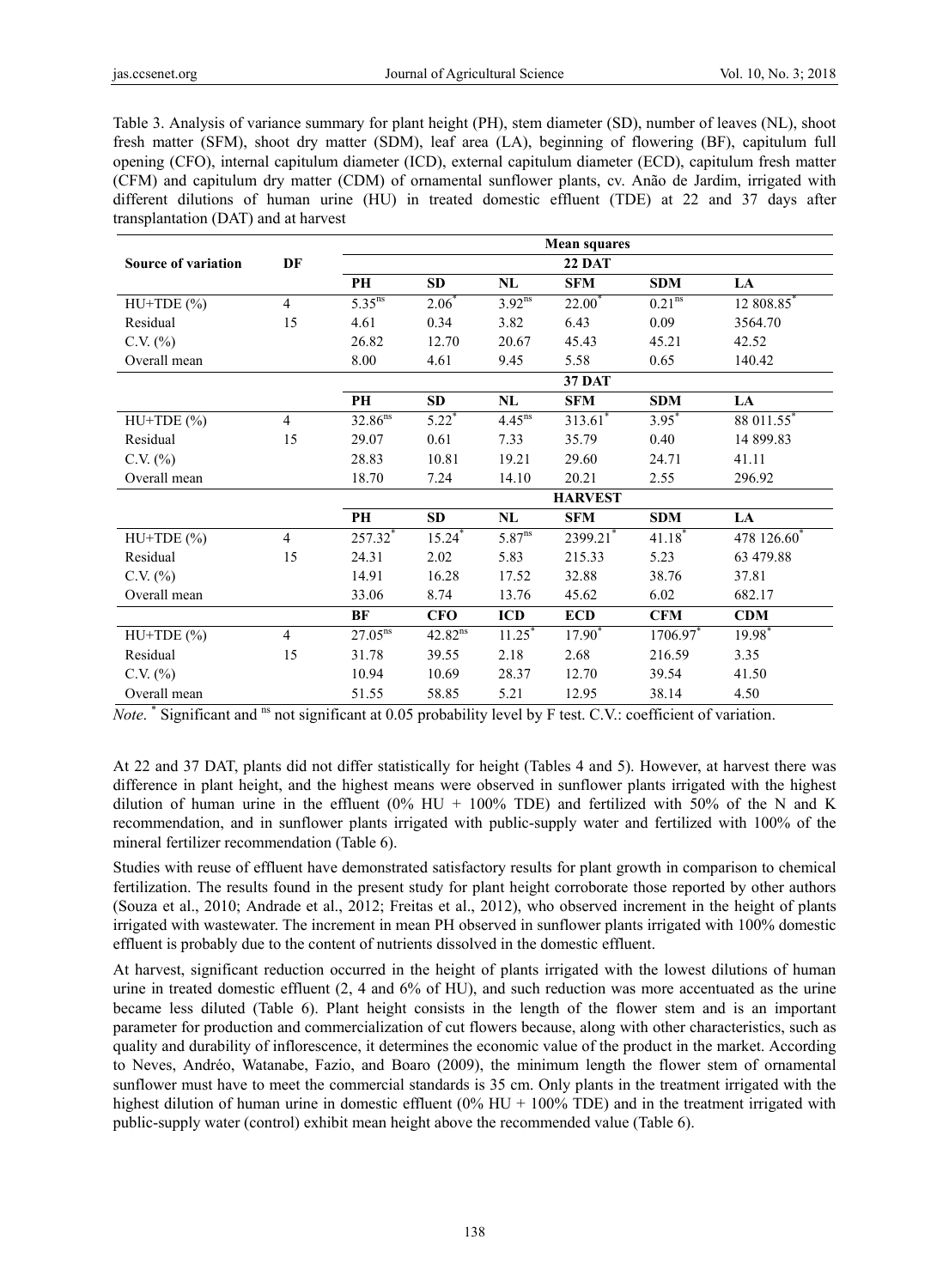Table 4. Means of plant height (PH), stem diameter (SD), number of leaves (NL), shoot fresh matter (SFM), shoot dry matter (SDM) and leaf area (LA) of ornamental sunflower plants, cv. Anão de Jardim, subjected to irrigation with different dilutions of human urine in treated domestic effluent at 22 days after transplantation

| <b>Treatments</b>    | PH (cm) | SD(mm) | NL     | SFM(g)            | SDM(g)            | $LA$ (cm <sup>2</sup> ) |
|----------------------|---------|--------|--------|-------------------|-------------------|-------------------------|
| 100% PSW+100% NK     | 9.37a   | 5.24 a | 10.75a | 8.56 a            | 0.85a             | 223.20 a                |
| 100% TDE+0% HU+50%NK | 9.00a   | 549 a  | 9 75 a | 744 а             | 0.82a             | 170.30 a                |
| 98% TDE+2% HU+50% NK | 7.52a   | 4 33 h | 9.25a  | 3.52 <sub>b</sub> | 0.40 <sub>b</sub> | 96.63 h                 |
| 96% TDE+4% HU+50% NK | 6.57 a  | 3.80 b | 8.00 a | 3.30 b            | 0.40 <sub>b</sub> | 86.32 <sub>b</sub>      |
| 94% TDE+6% HU+50% NK | 7.55 a  | 4 22 h | 9.50a  | 5.10 b            | 0.78a             | 125.63 h                |

*Note*. Means followed by the same letter belong to the same group, according to the Scott-Knott test at 0.05 probability level. PSW: public-supply water; NK: fertilization with nitrogen and potassium; TDE: treated domestic effluent; HU: human urine.

Table 5. Means of plant height (PH), stem diameter (SD), number of leaves (NL), shoot fresh matter (SFM), shoot dry matter (SDM) and leaf area (LA) of ornamental sunflower plants, cv. Anão de Jardim, subjected to irrigation with different dilutions of human urine in treated domestic effluent at 37 days after transplantation

| <b>Treatments</b>    | PH (cm) | SD(mm) | NL.       | SFM(g)    | SDM(g)            | $LA$ (cm <sup>2</sup> ) |
|----------------------|---------|--------|-----------|-----------|-------------------|-------------------------|
| 100% PSW+100% NK     | 21.20a  | 786а   | 14.75a    | 33.54 $a$ | 3.91 a            | 535.54 a                |
| 100% TDE+0% HU+50%NK | 22.10a  | 8 74 a | 14.50 $a$ | 20 84 h   | 2.51h             | 283 74 h                |
| 98% TDE+2% HU+50% NK | 18.02 a | 7 38 a | 12.75a    | 22.33h    | 3.13a             | 318.09 <sub>b</sub>     |
| 96% TDE+4% HU+50% NK | 15.40a  | 6.03a  | 13.25a    | 11 18 $c$ | 1.58 <sub>b</sub> | 169.34 h                |
| 94% TDE+6% HU+50% NK | 16.77a  | 6.20a  | 15 25 a   | 13.18 c   | 1 64 h            | 177 88 h                |

*Note*. Means followed by the same letter belong to the same group, according to the Scott-Knott test at 0.05 probability level. PSW: public-supply water; NK: fertilization with nitrogen and potassium; TDE: treated domestic effluent; HU: human urine.

Table 6. Means of plant height (PH), stem diameter (SD), number of leaves (NL), shoot fresh matter (SFM), shoot dry matter (SDM), leaf area (LA), beginning of flowering (BF), capitulum full opening (CFO), internal capitulum diameter (ICD), external capitulum diameter (ECD), capitulum fresh matter (CFM) and capitulum dry matter (CDM) of ornamental sunflower plants, cv. Anão de Jardim, subjected to irrigation with different dilutions of human urine in treated domestic effluent at harvest

| <b>Treatments</b>    | PH (cm)   | $SD$ (mm)         | NL                | SFM(g)             | SDM(g)             | $LA$ (cm <sup>2</sup> ) |
|----------------------|-----------|-------------------|-------------------|--------------------|--------------------|-------------------------|
| $100\%$ PSW+100% NK  | 40.40a    | 10.81 a           | 13.33a            | 64.53a             | 8.33 a             | 983.83 a                |
| 100% TDE+0% HU+50%NK | 42.75a    | 10.86a            | 15.50a            | 79.06 a            | 10.49a             | 1133.07a                |
| 98% TDE+2% HU+50% NK | 30.25 h   | 7.94 h            | 13.00a            | 36.50 <sub>b</sub> | 4.90 <sub>b</sub>  | 543.21 h                |
| 96% TDE+4% HU+50% NK | 26.47h    | 7.12 <sub>b</sub> | 12.50a            | 23.71 h            | 3.08 h             | 365.15 <sub>b</sub>     |
| 94% TDE+6% HU+50% NK | 25.42 b   | 6.95 <sub>b</sub> | 14.50a            | 24.30 <sub>b</sub> | 3.30 <sub>b</sub>  | 385.59b                 |
| <b>Treatments</b>    | BF (days) | CFO (days)        | $ICD$ (cm)        | $ECD$ (cm)         | CFM(g)             | CDM(g)                  |
| $100\%$ PSW+100% NK  | 54.75 a   | 62.75a            | 7.25a             | 14.07a             | 55.55 a            | 6.04a                   |
| 100% TDE+0% HU+50%NK | 54.00 $a$ | 62.00 a           | 6.67 a            | 15.92 a            | 64.84 a            | 7.57a                   |
| 98% TDE+2% HU+50% NK | 50.00a    | 57.25 a           | 4.70 <sub>b</sub> | 12.90 <sub>b</sub> | 32.29 <sub>b</sub> | 3.98 <sub>b</sub>       |
| 96% TDE+4% HU+50% NK | 49.50a    | 55.75 a           | 3.40 <sub>b</sub> | 10.70 <sub>b</sub> | 17.49 <sub>b</sub> | 2.18 <sub>b</sub>       |
| 94% TDE+6% HU+50% NK | 49.50a    | 56.50 a           | 4.02 <sub>b</sub> | 11.20 <sub>b</sub> | 20.52 <sub>b</sub> | 2.71h                   |

*Note*. Means followed by the same letter belong to the same group, according to the Scott-Knott test at 0.05 probability level. PSW: public-supply water; NK: fertilization with nitrogen and potassium; TDE: treated domestic effluent; HU: human urine.

Plants irrigated with the highest dilution of human urine in the domestic effluent (0% HU + 100% TDE) or public-supply water (control) showed the highest means of SD and did not differ significantly. However, thinner stems were observed in sunflower plants irrigated with the lowest dilutions of human urine in domestic effluent (2, 4 and 6% HU) in the evaluations at 22 DAT and at harvest (Tables 4 and 6). Andrade et al. (2012) and Freitas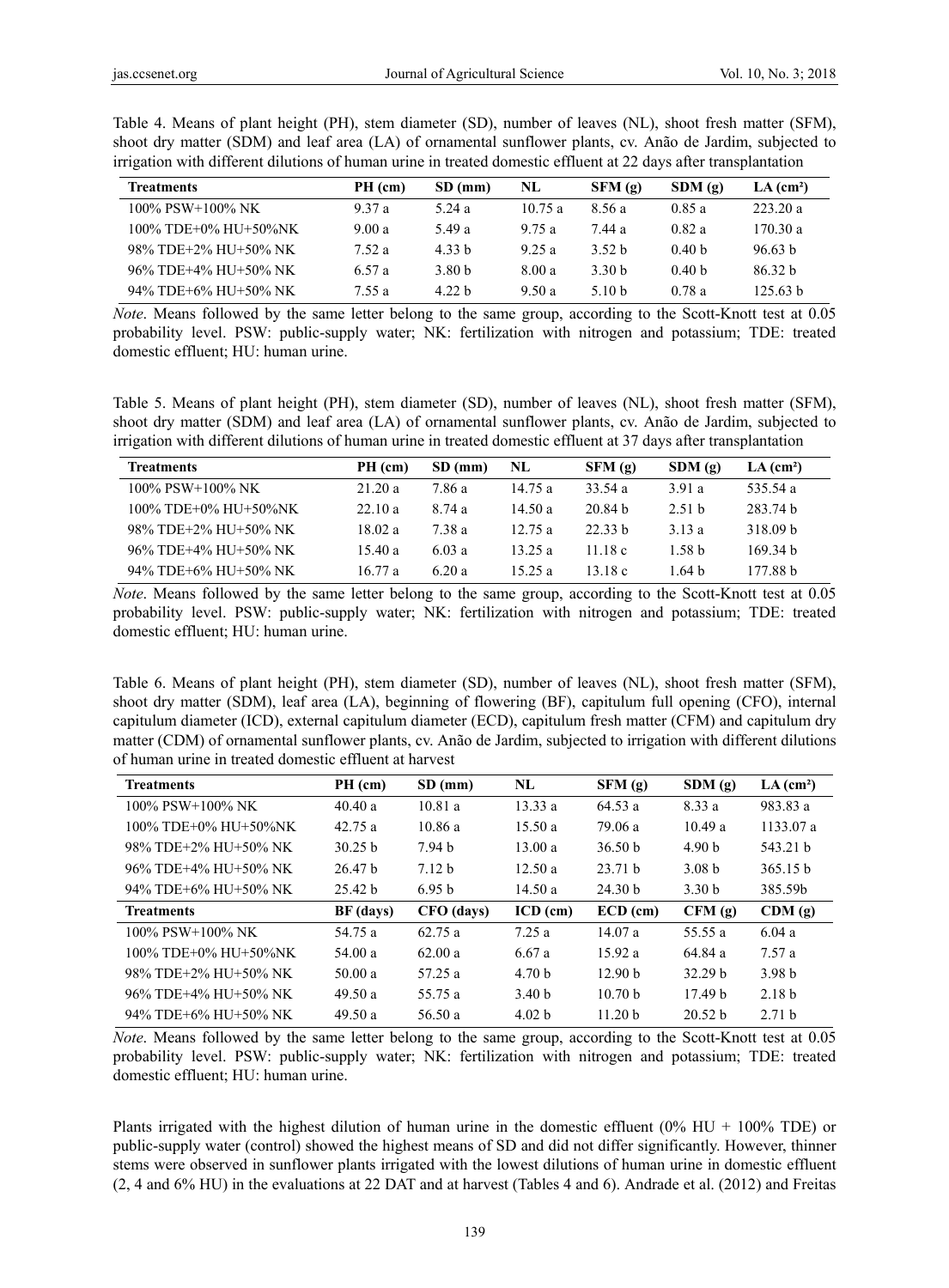et al. (2012) observed increment in SD of sunflower plants irrigated with wastewater, compared with those irrigated with public-supply water.

In the harvest of flower stems, all treatments met the limit range from 5 to 15 mm, established as quality standard for SD in ornamental sunflower plants (Grieve & Poss, 2010) (Table 6). According to Curti (2010), it is desirable that the flower stem have greater diameter and resistance to support the inflorescence, which is heavier in sunflower plants compared with other species of cut flowers.

The means of NL did not differ in the three evaluations, with values of 9.45, 14.10 and 13.76 leaves at 22 DAT, 37 DAT and at harvest, respectively (Table 3). Oliveira, Paz, Gonçalves, and Oliveira (2017), in study with ornamental sunflower plants, cv. Anão de Jardim, irrigated with different dilutions of wastewater, observed higher means of number of leaves at 35 days after transplanting (19.27 leaves) and at harvest, 56 days after transplanting (30.05 leaves). The non-significant effect on NL as a function of the dilutions of human urine reveals that, as the N compounds, other nutrients present in the urine and in the effluent may have acted in favor of the better result of NL. Another probable explanation for the absence of influence of the different dilutions of human urine on the number of leaves is that, in the sunflower crop, the number of leaves is defined very early, between 10 and 20 days after emergence, in the period of leaf differentiation (Merrien, 1992). Hence, since treatments started 18 days after emergence, it is possible that the number of leaves had already been defined previously. Corroborating the results obtained for NL, Freitas et al. (2012) also observed no significant differences as a function of the N doses applied in sunflower plants, cv. Multissol.

Although no significant differences were observed between the NL of ornamental sunflower plants as a function of the studied treatments, plants irrigated with the lowest dilutions of urine in effluent (2, 4 and 6%) showed reduction in leaf area in all evaluations (Tables 4, 5 and 6). It is believed that this reduction may have been a consequence of the nutritional imbalance caused by the highest dilutions of urine in domestic effluent. Such imbalance may have caused an increment in the concentration of ions in the soil solution, reducing the osmotic potential and compromising water absorption by plants. According to Taiz et al. (2017), leaf expansion is very sensitive to water deficit and is reduced at moderate levels of stress, consequently leading to reduction in shoot biomass production and photosynthetic efficiency.

At 22 DAT, there was a reduction of SFM in plants irrigated with the lowest dilutions of human urine in treated domestic effluent (2, 4 and 6% HU), followed by reduction of SDM in plants irrigated with dilutions of 2 or 4% of urine in effluent (Table 4). In the second evaluation, at 37 DAT, SFM decreased in plants irrigated with urine diluted in effluent, and only plants irrigated with 2% dilution of human urine in domestic effluent maintained the mean SDM equal to the control, irrigated with public-supply water (Table 5). At harvest, the means of SFM and SDM were also reduced in plants irrigated with dilutions of urine in domestic effluent, except for plants irrigated with dilution of 0% HU + 100% TDE, which showed SFM and SDM means equal to those of plants irrigated with public-supply water (Table 6).

Corroborating the results found in the present study, Araújo, Coura, Oliveira, Sabino, and Oliveira (2015) observed that human urine concentrations above 3% in the hydroponic solution led to loss of shoot fresh matter, while urine concentrations above 0% caused reduction in the shoot dry matter of corn plants, attributing this reduction to the high concentrations of chloride and sodium found in the urine dilutions. Nevertheless, Santos Júnior et al. (2015) concluded that the addition of 4.5% human urine in domestic effluent applied via irrigation in millet plants cultivated in Chromic Luvisol led to production results similar to those observed in plants under the recommended mineral fertilization and irrigated with public-supply water.

Regarding the use of irrigation with wastewater compared with public-supply water, Souza et al. (2010), studying the sunflower crop irrigated with wastewater and public-supply water and four doses of earthworm humus, observed that plants under wastewater irrigation accumulated more shoot fresh and dry matter than plants irrigated with public-supply water. Deon, Gomes, Melfi, Montes, and Silva (2010) and Souza et al. (2010) highlight the importance of the content of mineral elements present in effluents, especially macro- and micronutrients, as factors of contribution to a good plant development.

The beginning of flowering (BF) occurred on average at 51.5 days after transplantation, and plants irrigated with the lowest dilutions of human urine (4 and 6%) were the first ones to start flowering, on average at 49.5 days, with capitulum full opening (CFO) at 55.7 days in plants irrigated with 4% human urine dilution in effluent (Tables 3 and 6). Although no significant difference was observed between treatment means, there was a shorter period for BF and CFO in plants irrigated with the dilutions of human urine in effluent (Table 6). Sunflower plants irrigated with public-supply water and fertilized with 100% of the mineral fertilization recommendation showed later BF. Likewise, Oliveira et al. (2017) obtained similar results in the cultivation of ornamental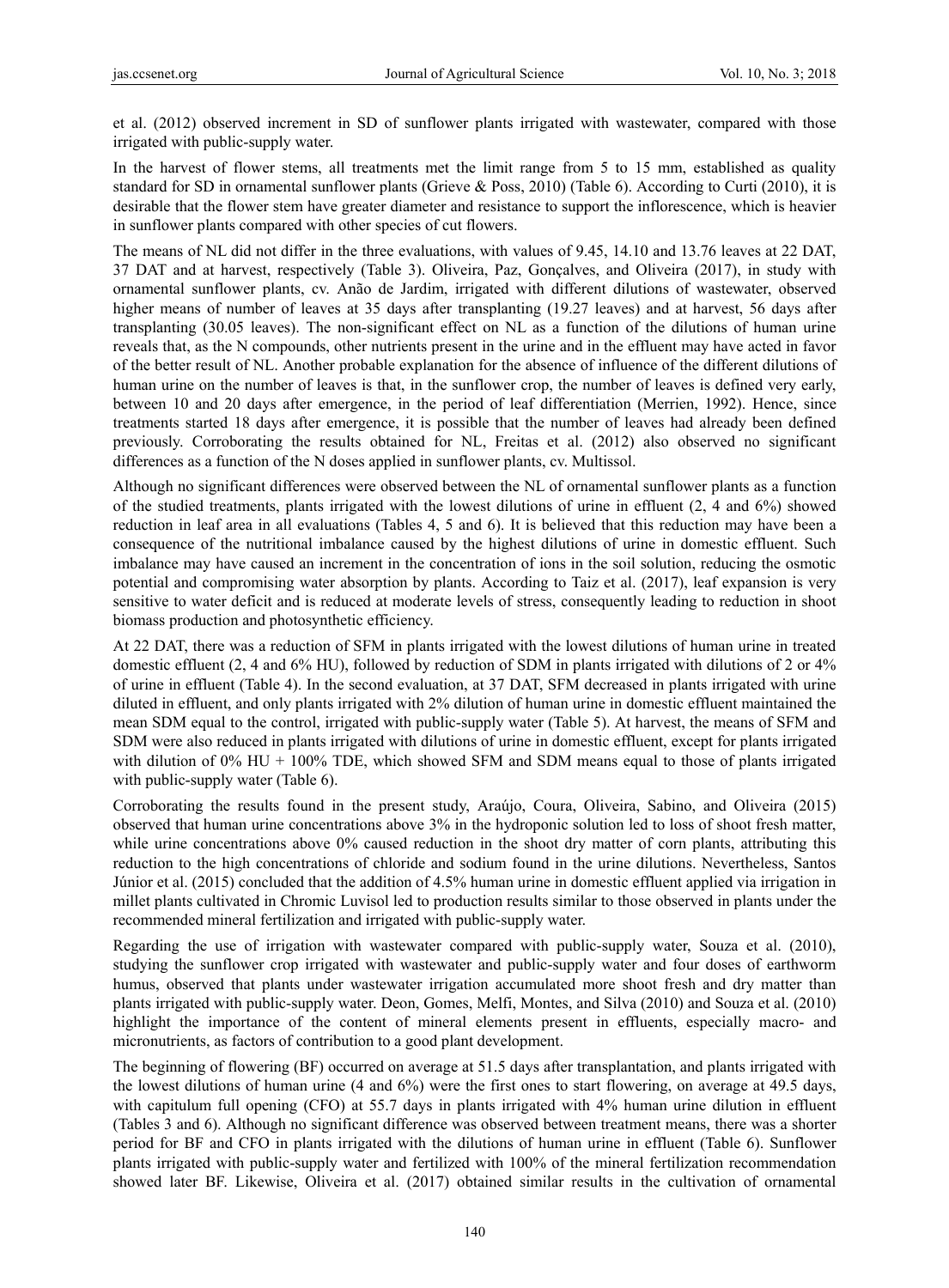sunflower plants (cv. Anão de Jardim) irrigated with wastewater dilutions and did not observe significant differences between treatment means for the variables BF and CFO, which occurred on average at 49 and 52 days, respectively. Andrade et al. (2012) also did not observe significant differences for the variables beginning of flowering (BF) and capitulum full opening (CFO) in a study with different genotypes of ornamental sunflower irrigated with treated wastewater and public-supply water.

Although plants in the treatment with 4% human urine dilution in treated effluent were early regarding BF and CFO, the parameters internal capitulum diameter (ICD), external capitulum diameter (ECD), capitulum fresh matter (CFM) and capitulum dry matter (CDM) were reduced in this treatment. Capitula of sunflower irrigated with public-supply water or 0% human urine dilution in effluent were showier and larger, with higher means of diameter and mass, not differing statistically (Table 6). Freitas et al. (2012) concluded that the partial replacement of commercial N by the N present in reuse water maintains the mean capitulum diameter equal to that of plants irrigated with public-supply water and fertilized with mineral fertilizer, and recommended treated domestic sewage water for use in sunflower cultivation.

According to Deon et al. (2010), the presence of nutrients in the effluent can partially replace N fertilization, which may probably have influenced and favored the greater capitulum diameter obtained in sunflower plants irrigated with 100% treated domestic effluent. Other studies with the sunflower crop have found increments in internal and external capitulum diameter of plants irrigated with wastewater in comparison to those irrigated with public-supply water (Souza et al., 2010; Andrade et al., 2012; Freitas et al., 2012). Corroborating the results found, Biscaro et al. (2008) also observed increase in capitulum diameter in sunflower, cv. H 358 from Dekalb, as a function of the increase in N doses, obtaining maximum estimated diameter of 11.9 cm with the N dose of 44.9 kg ha-1 and, from this point on, reductions in capitulum diameter as N doses increased. Capitulum diameter in cut flowers is one of the morphological features most affected by the addition of N (Souza et al., 2010), a macronutrient present in abundance in human urine. Addition of low N doses  $(25 \text{ kg ha}^{-1})$  may cause significant increase in capitulum diameter, while high doses may lead to damages (Biscaro et al., 2008).

Despite the reductions of ECD in plants irrigated with the lowest dilutions of human urine (2, 4 and 6%), all treatments showed means within the acceptable commercial standard, which according to Sakata Seed Corporation (2003) is between 10 and 15 cm, and the highest value of ECD occurred in plants irrigated with 100% effluent (15.92 cm). Other studies have found ECD varying from 15.0 to 18.6 cm, depending on the cultivar (Smiderle, Mourão, & Gianluppi, 2005; Silva, Bezerra, Sousa, Pereira Filho, & Freitas, 2011).

At harvest, ornamental sunflower plants irrigated with the lowest dilutions of human urine in domestic effluent (2, 4 and 6%) showed the greatest reductions in the growth and production variables evaluated (Table 6).

Considering the results obtained in the present study for growth and production of ornamental sunflower, cv. Anão de Jardim, it is possible to infer on the recommendation of irrigation only with 0% human urine dilution in treated domestic effluent, without damages to the crop.

## **4. Conclusions**

Dilutions of 2, 4 and 6% of human urine in treated domestic effluent led to reductions in growth and production variables of ornamental sunflower plants, cv. Anão de Jardim;

Ornamental sunflower plants, cv. Anão de Jardim, irrigated with 0% human urine dilution in treated domestic effluent and fertilized with 50% of nitrogen and potassium recommendation showed growth and production similar to those of plants irrigated with public-supply water and fertilized with 100% of the mineral fertilizer recommendation, evidencing the possibility of replacing irrigation with public-supply water by treated domestic effluent, along with reduction from 100% to 50% of the mineral fertilization recommendation, without damages to growth and production.

## **References**

- Andrade, L. O. de, Gheyi, H. R., Nobre, R. G., Dias, N. da S., & Nascimento, E. C. S. N. (2012). Qualidade de flores de girassóis ornamentais irrigados com águas residuária e de abastecimento. *Idesia, 30*, 19-27. https://doi.org/10.4067/S0718-34292012000200003
- Araújo, N. C. de, Coura, M. de A., Oliveira, R. de, Sabino, E. M. B., & Oliveira, S. J. C. (2015). Cultivo hidropônico de milho fertirrigado com urina humana como fonte alternativa de nutrientes. *Irriga, 20*(4), 718-729. https://doi.org/10.15809/irriga.2015v20n4p718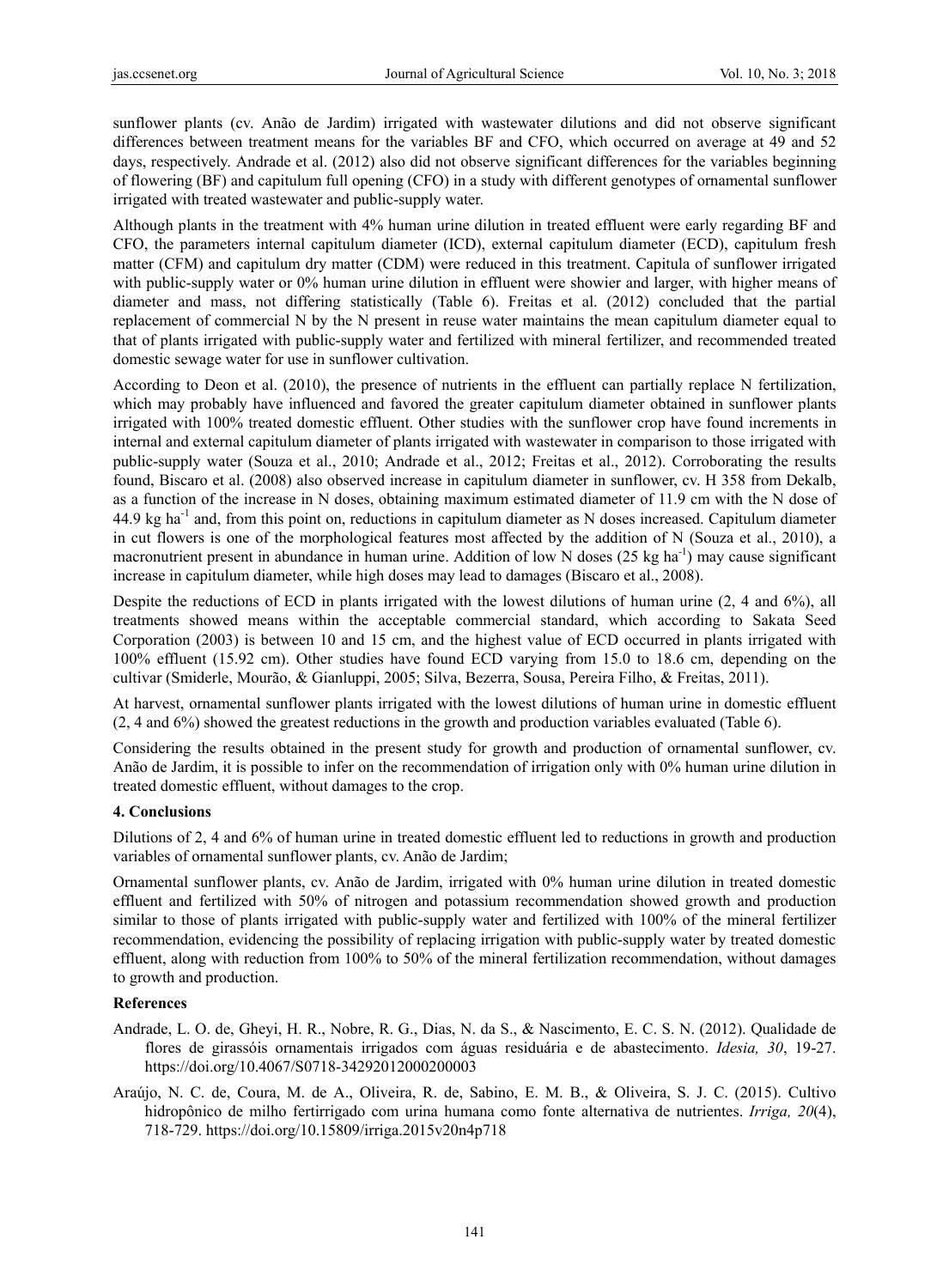- Biscaro, G. A., Machado, J. R., Tosta, M. da S., Mendonça, V., Soratto, R. P., & Carvalho, L. A de. (2008). Adubação nitrogenada em cobertura no girassol irrigado nas condições de Cassilândia-MS. *Ciência e Agrotecnologia, 32*, 1366-1373. https://doi.org/10.1590/S1413-70542008000500002
- Brainer, M. S. de C. P., & Oliveira, A. A. P. (2007). *Floricultura: Perfil da atividade no nordeste brasileiro* (p. 20). Série Documentos do ETENE, n.17. Fortaleza: Banco do Nordeste do Brasil.
- Castiglioni, V. B. R., Balla, A., Castro, C. de, & Silveira, J. M. (1997). *Fases de desenvolvimento da planta de girassol* (p. 26). Londrina: EMBRAPA-CNPS.
- Curti, G. L. (2010). *Caracterização de cultivares de girassol ornamental semeados em diferentes épocas no Oeste Catarinense* (Dissertação de Mestrado, Universidade Federal do Paraná, Pato Branco, Brasil). Retrieved from http://repositorio.utfpr.edu.br/jspui/handle/1/242
- D'Angiolella, G. L. B. Castro Neto, M. T., & Coelho, E. F. (2000). Tendências climáticas para os Tabuleiros Costeiros da região de Cruz das Almas, Bahia. *Revista Bahia Agrícola, 4*, 14-16. Retrieved from http://www.seagri.ba.gov.br/sites/default/files/comunicacoes\_V4N1.pdf
- Deon, M. D., Gomes, T. M., Melfi, A. J., Montes, C. R., & Silva, E. da. (2010). Produtividade e qualidade da cana-de-açúcar irrigada com efluente de estação de tratamento de esgoto. *Pesquisa Agropecuária Brasileira, 45*, 1149-1156. https://doi.org/10.1590/S0100-204X2010001000014
- Freitas, C. A. S. de, Silva, A. R. A. da, Bezerra, F. M. L., Andrade, R. R. de, Mota, F. S. B., & Aquino, B. F. de. (2012). Crescimento da cultura do girassol irrigado com diferentes tipos de água e adubação nitrogenada. *Revista Brasileira de Engenharia Agrícola e Ambiental, 16*(10), 1031-1039. https://doi.org/10.1590/ S1415-43662012001000001
- Grieve, C. M., & Poss, J. A. (2010). Response of ornamental sunflower cultivars 'Sunbeam' and 'Moonbright' to irrigation with saline wastewaters. *Journal of Plant Nutrition, 33*, 1579-1592. https://doi.org/10.1080/ 01904167.2010.496883
- Hespanhol, I. (2003). Potencial de reúso de água no Brasil—Agricultura, indústria, municípios, recarga de aquíferos. In C. S. A. Mancuso & H. F. Santos (Eds.), *Reúso de água* (pp. 37-95). Barueri: Manole. https://doi.org/10.21168/rbrh.v7n4.p75-95
- Jönsson, H., Baky, A., Jeppsson, U., Hellström, D., & Kärraman, E. (2005). Composition of urine, faeces, greywater and biowaste for utilization in the URWARE model. *The Mistra Programme Urban Water* (p. 49). Gothenburg: Chalmers University of Technology. Retrieved from http://www.iea.lth.se/publications/ Reports/LTH-IEA-7222.pdf
- Karak, T., & Bhattacharyya, P. (2011). Human urine as a source of alternative natural fertilizer in agriculture: A flight of fancy or an achievable reality. *Resources, Conservation and Recycling, 55*, 400-408. https://doi.org/10.1016/j.resconrec.2010.12.008
- Larsen, T. A., Peters, I., Alder, A., Eggen, R., Mauren, M., & Muncke, J. (2001). Re-engineering the toilet for sustainable wastewater management. *Environmental Science Technologies, 35*(9), 192-197. https://doi.org/ 10.1021/es012328d
- Merrien, A. (1992). *Physiologie du tournesol* (p. 66). Paris: CETION.
- Neves, M. B., Andréo, Y. de S., Watanabe, A. A., Fazio, J. L. de, & Boaro, C. S. F. (2009). Uso de daminozide na produção de girassol ornamental cultivados em vaso. *Revista Eletrônica de Agronomia, 16*, 31-37. Retrieved from http://www.faef.revista.inf.br/imagens arquivos/arquivos destaque/QAIImt1fKRyJAwn 2013-5-10-15-35-30.pdf
- Novais, R. F., Neves, J. C. L., & Barros, N. F. (1991). Ensaio em ambiente controlado. In A. J. Oliveira, W. E. Garrido, J. D. Araújo, & S. Lourenço (Eds.), *Métodos de pesquisa em fertilidade do solo* (pp. 189-253). Brasília: Embrapa-SEA.
- Oliveira, M. L. A., Paz, V. P. da S., Gonçalves, K. S., & Oliveira, G. X. S. O. (2017). Crescimento e produção de girassol ornamental irrigado com diferentes lâminas e diluições de água residuária. *Irriga, 22*(1), 204-2019. https://doi.org/10.15809/irriga.2017v22n1p204-219
- R Development Core Team. (2017). *R: A language and environment for statistical computing*. R Foundation for Statistical Computing. Retrieved from http://www.R-project.org